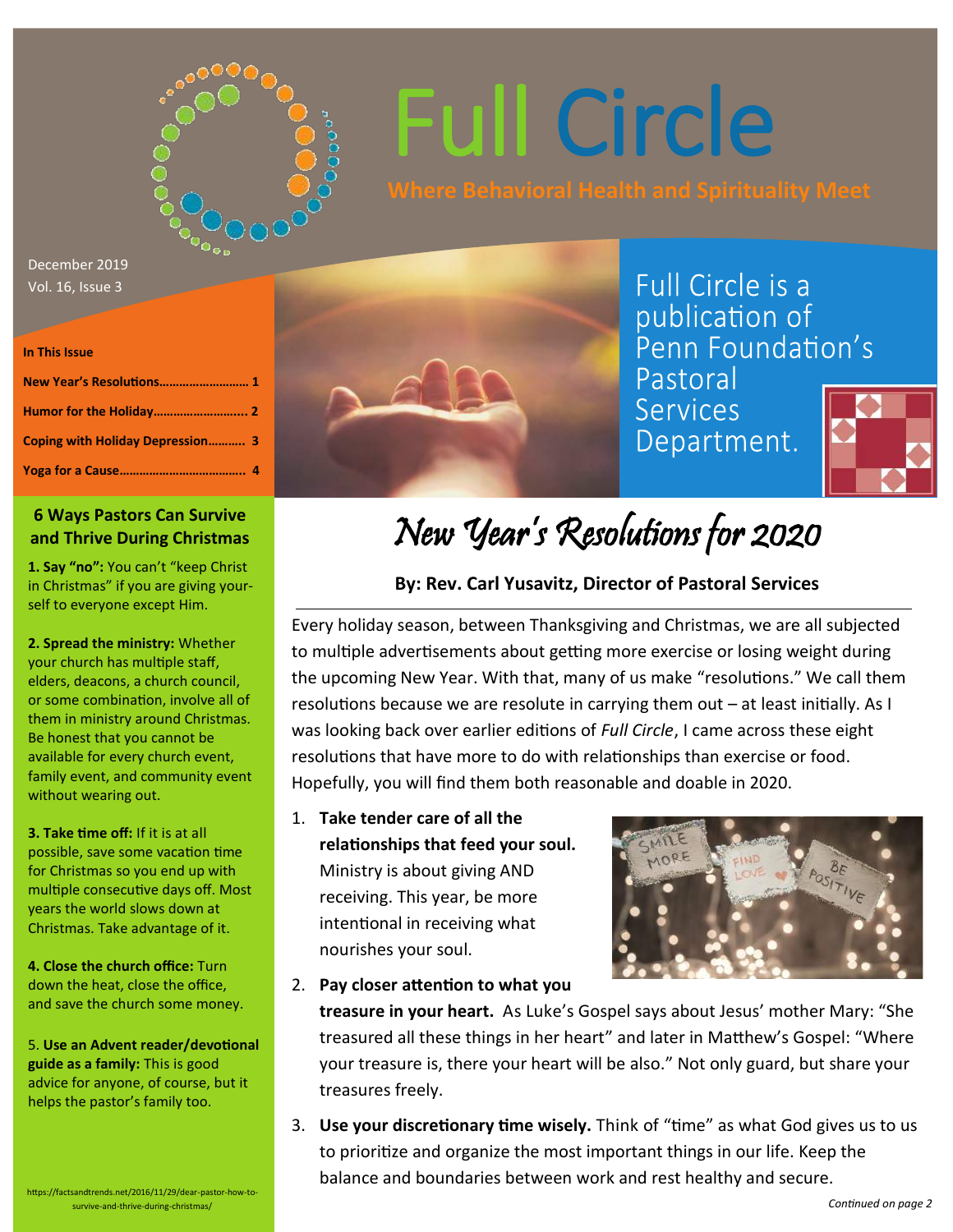

4. **Control your tongue** – a tough one for our public officials these days! As the Book of Proverbs reminds us - once something is out there, it's almost impossible to get back. So stop/look/listen before you press "send."

5. **When you say "I'm sorry," make sure you mean it**. Remember that "forgiveness work" is at the very heart of Jesus' radical teaching and so much of the ministry we do in his name.

- 6. **Find your happiness in small, seemingly insignificant things**. This resolution is about seeing the extraordinary in the ordinary. May this New Year be a new way of seeing for you.
- 7. **Let go of habits and relationships that aren't healthy.** As we say in the Serenity Prayer:

Lord, grant me the serenity to accept the things I cannot change, courage to change the things I can, and the wisdom to know the difference.

8. **Be more at peace with yourself – as you are.** At some point, we all need to stop trying to become someone else and become the beloved child we already are in God's eyes! Experience your belovedness this New Year.

Humor for the Holiday

REVERENDFUN.COM COPYRIGHT BIBLE GATEWAY



 $12 - 24 - 199$ to Christopher Huffma HOW ABOUT IF INSTEAD OF GIVING YOU EVERYTHING THAT YOU THINK YOU WANT FOR CHRISTMAS I GIVE YOU WHAT YOU NEED?



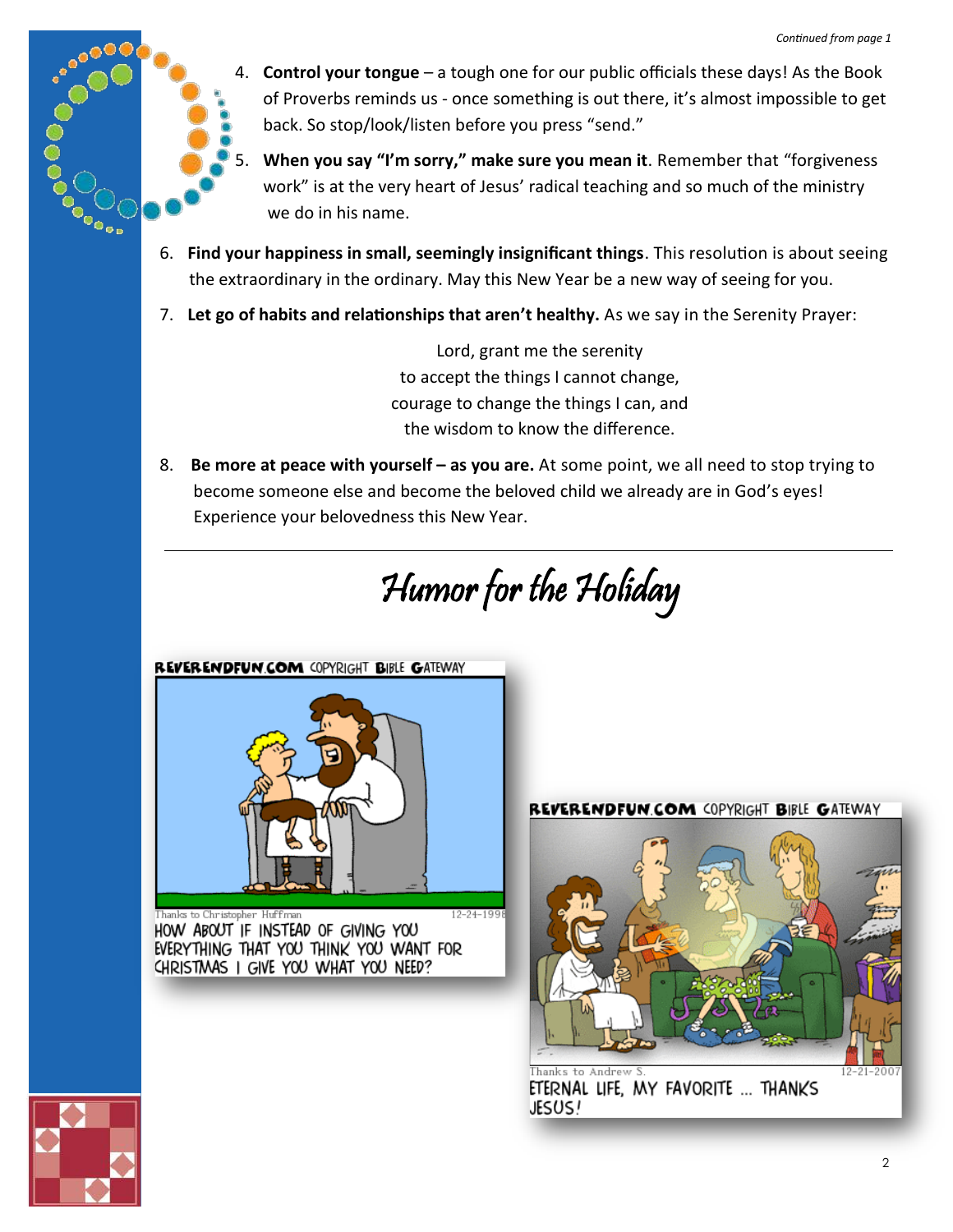# Coping with Holiday Depression

Winter can be a difficult time of the year for people who struggle with seasonal affective disorder. Often called winter depression, seasonal affective disorder (SAD) is a form of [depression](https://www.pennfoundation.org/news-events/articles-of-interest/depression-what-is-it-and-how-can-i-manage-it/) that affects an estimated 5% of adults in the U.S. according to the American Psychiatric Association. Dealing with SAD can make it difficult to enjoy yourself during the holidays. Those struggling with SAD often feel hopeless and



overburdened, but that doesn't have to be the case this holiday season. Use our strategies to help cope with winter depression.

### **Avoid Isolation**

Social withdrawal is a telltale sign of depression. If you are struggling with depression you may feel a strong urge to isolate yourself from social interaction. This is the opposite of what you should be doing as isolation can contribute to increased feelings of depression. Combat this by gradually increasing the amount that you interact with others. Reaching out to your loved ones and engaging in social activities can be quite beneficial during this time of year.



### **Get Enough Sun**

 Many of SAD's symptoms manifest during the winter months when there is less daylight. Studies have found a correlation between increased feelings of depression and a decrease in exposure to natural light. It can be difficult to find time to get outside between inclement weather and how hectic the holidays can get. Still, taking the time to get outside for just

thirty minutes to an hour can help you handle any feelings of depression you may be facing.

### **Manage Your Stress**

Increased and sustained stress is connected to increased feelings of depression. Many people report that they find the holiday season to be one of the most stressful times of the year. Prolonged periods of stress negatively impact sleep, diet, energy levels, and mood, which can increase susceptibility to depression. Do not let stress get the best of you. Learn strategies for how to manage [holiday stress](https://www.pennfoundation.org/news-events/articles-of-interest/5-tips-for-managing-stress-this-holiday-season/) and keep a handle on the holidays.

### **Seek Help**

Sometimes the feelings that you are dealing with can become too much for you to handle by yourself. Counseling is an effective outlet for navigating depression and any other struggles you may be facing in your life. Penn Foundation offers a wide range of [counseling services](https://www.pennfoundation.org/services/mental-health/for-adults/) to help you address and cope with your feelings of depression. If you feel that counseling would benefit you, or a loved one, reach out to us at 215-257-6551 or [questions@pennfoundation.org.](mailto:questions@pennfoundation.org)